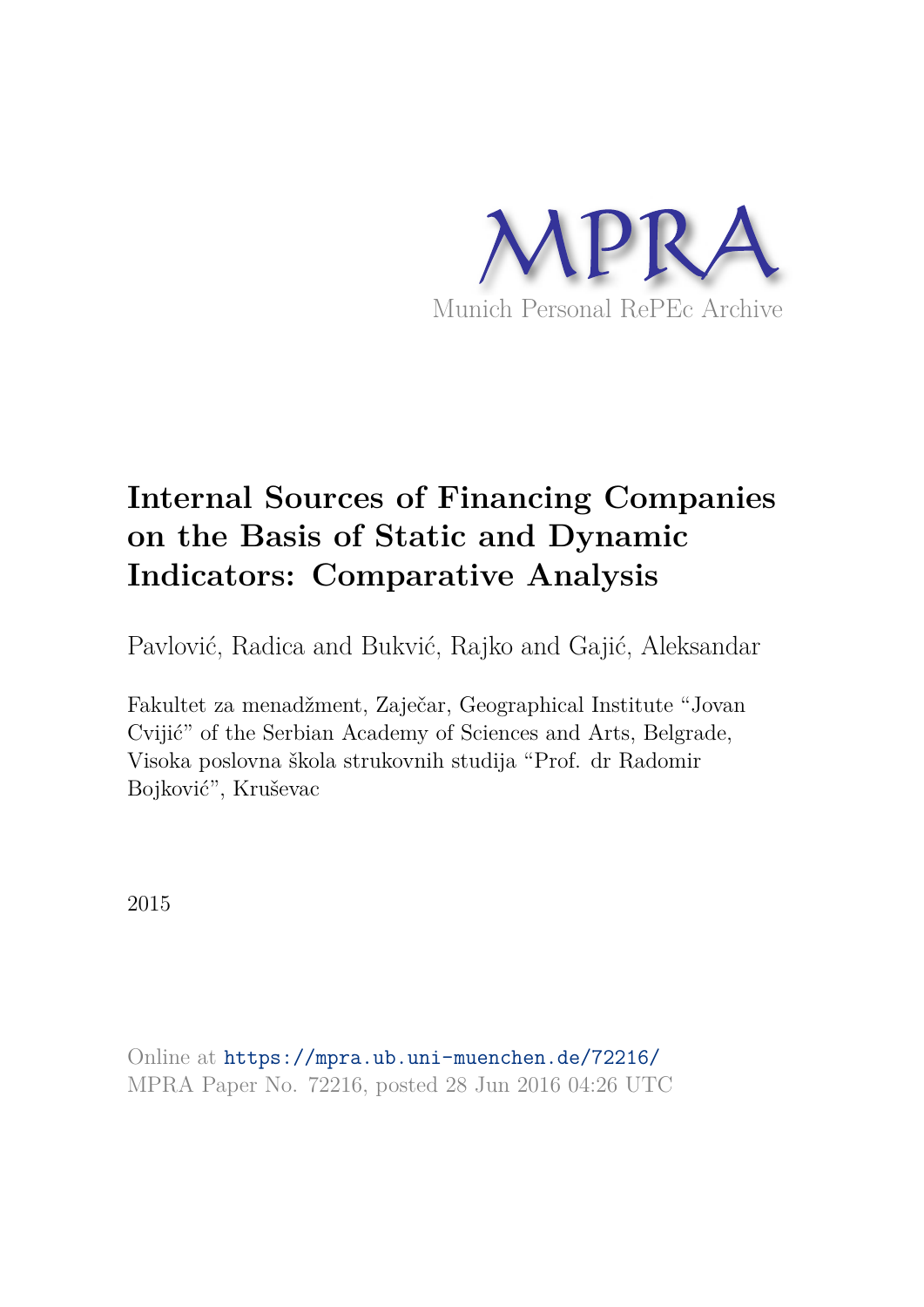# Internal sources of financing companies on the basis of static and dynamic indicators: Comparative analysis

Radica Ž. Pavlović<sup>a</sup>[\\*](#page-1-0), Rajko M. Bukvić<sup>b</sup>, Aleksandar M. Gajić<sup>c</sup>

<sup>a</sup> Fakultet za menadžment, Park Šuma Kraljevica b.b, Zaječar 19000, Serbia **b** Geographical Institute "Jovan Cvijić" of the Serbian Academy of Sciences and Arts, Belgrade <sup>c</sup>Visoka poslovna škola strukovnih studija "Prof. dr Radomir Bojković", Kosančićeva 4, Kruševac 37000, Serbia

#### **Abstract**

The Republic of Serbia is characterized by unsatisfactory macroeconomic environment (high degree of illiquidity, high inflation rate, rising unemployment, decline in the level of capacity utilization, followed by the process of globalization, deregulation and liberalization of the market with all its negative connotations to the growth and development of our country). Under such conditions where there is a shortage of liquid assets the financial capital has moved from the real to the financial sector, which led companies to over-indebtedness and shutdown of their own capacities. Therefore, capital investments largely depend on internal sources of financing and the ability of companies to internally generate funds for investments. In this regard emphasis is placed on the difference in the assessment of the investment ability of companies based on internal sources of financing measured using static and dynamic indicators in order to prove the necessity of applying dynamic coefficients which unfortunately are not present in our domestic practice.

*Keywords:* dynamic analysis, investments, financing

#### **1. Introduction**

In economic theory so far two approaches to measuring the financial results have been differentiated: economic (static, traditional), which is based on the calculation approach to accounting profit, and financial (dynamic, contemporary), which is based on cash flows in order to avoid the limitations of traditional accounting system of calculation. The research problem that concerns the analysis of cash flows, as a new concept of management and evaluation of liquidity and financial performance gains the importance in the modern business environment when the possibilities of a solvent and efficient operations in inflationary and insolvent general economic environment are at a very unsatisfactory level. Analytical tools for the analysis of the cash flows were given by foreign authors in late 1990s. At the beginning of the 21st century professional papers are beginning to be published on the importance of cash flow statement as supplementary to existing reports and the possible directions of its analysis that are not fully systematized in a unique way and are not empirically validated for a variety of instruments, including the purposes of analysis. The aim was to draw attention to the difference of interpretation of successful operation on the basis of performance indicators and indicators based on cash flow. This viewpoint determined the large number of companies that operated with profit, but went bankrupt due to the inability to settle their obligations over a longer period of time. Then the role and importance of cash flow analysis (dynamic analysis) and deficiency of analysis based on information from the balance sheet and income statement (static analysis) started to be realized. The proponents of the ratio indicators based on cash flow Gombola and Ketz J.E. (1983) Giacomino D.E. and Mielke D.E. (1993), Mills, J.R. Yamamura J.H. (1998) suggest that the indicators based on cash flows are more

<span id="page-1-0"></span><sup>\*</sup> Corresponding author. Tel.: +38162392944; fax: +38162392944. *E-mail address:* rpavlovic@megatrend.edu.rs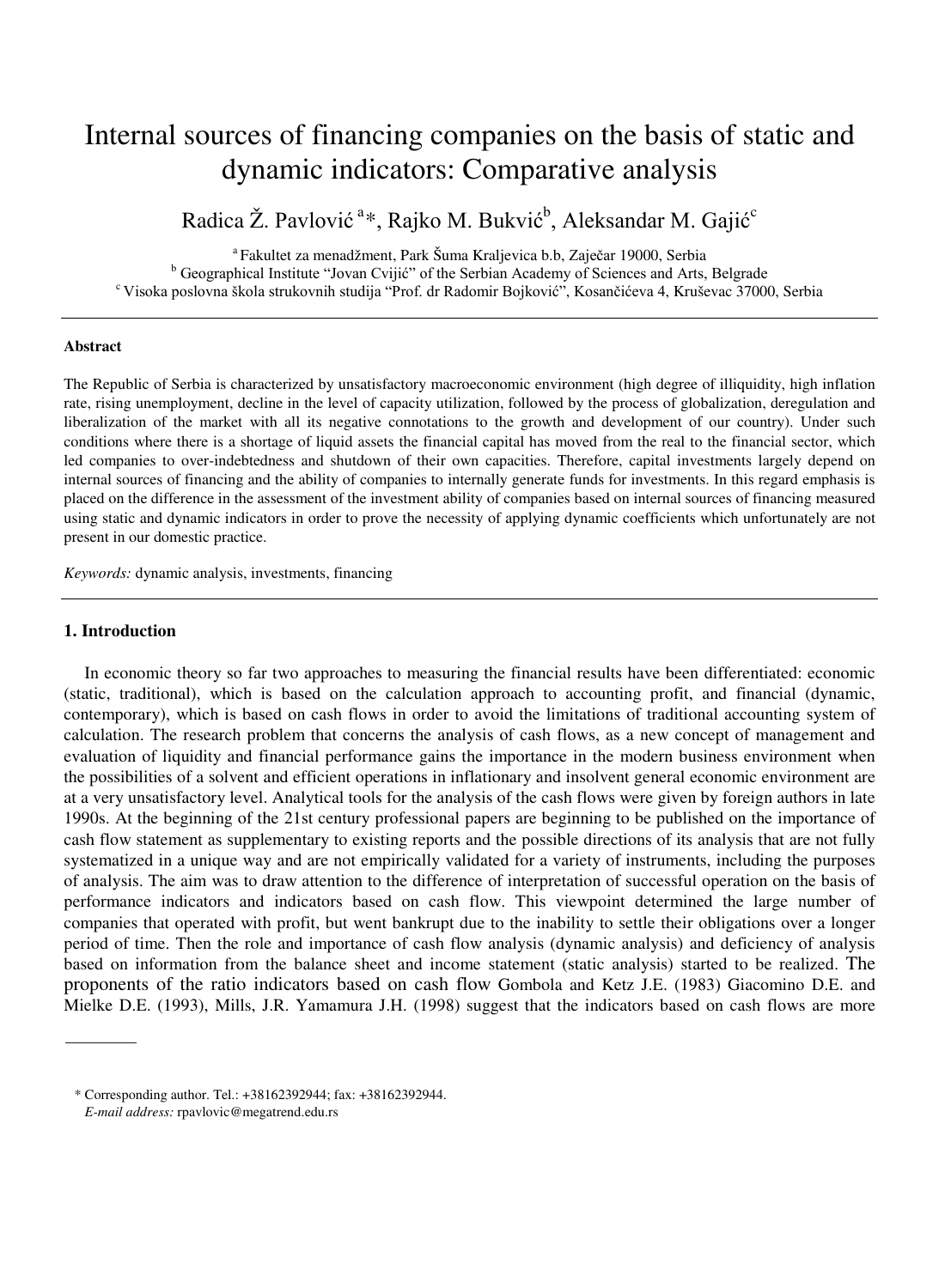reliable and objective than traditional ratio relations. It is considered that the data from the balance sheet are static since they measure a single point in time as well as that the income statement contains many arbitrary non-cash allocations Kamal M. Quader M. (2010). Considering that in our literature there are still insufficient papers on the analysis of cash flow reporting, and the opportunities that it provides, and the quantification of difference (asymmetry of financial information) obtained on the basis of cash flow and the traditional indicators are not sufficiently discussed, in this paper a comparative analysis based on static and dynamic indicators will be performed in order to prove diametricity of information and the unreliability of static dimensions. Our analysis in this paper will be in the field of evaluation of the investing capability of enterprises which encompasses other aspect of business operations, after having rated in previous paper Bukvic R. and Pavlovic R. (2014) the importance of the application of dynamic parameters in the analysis of the solvency of the company. With regard to capital investments affecting the company's growth and development, and thus the entire economy, there is no doubt that the financial management is a crucial issue, especially in conditions of scarcity of liquid funds.

#### **2. The methodology of work**

The research includes a number of variables, which is why it has been approached differentially. Namely, it is essential that the overall objective is deductively broken down into specific goals or tasks. Such methodological way is also used in setting up the hypotheses, taking into account that the general hypothesis is compliant with the overall aim of the research, and that the specific hypotheses, as its projections are in line with the tasks of research. In accordance with the object and purpose of the research empirical research was conducted using statistical models analysis of variance (dispersion analysis), considering the existence of variability between modern (dynamic) and traditional (static) indicators in the survey sample, consisting of large companies that operate within the industry for production, transmission and distribution of electrical energy, by which a 100% sample is treated based on the analysis of all the major companies operating within the specified industrial branch. Analyzed are all the companies operating in this sector vital for the production and transmission of electricity, where there is a monopoly position and the state property. In Serbia, energy production is based on thermal and hydro energy, and today it is a significant competitive advantage Bogavac C.N. et al. (2011), belonging to the industrial sector which is the carrier of technical progress, the driving force of economic growth and a creator of synergy effects in the overall economy (Bukvic R. 2011).

Analyzing the variance, which is based on an impartial assessment of the variability arising under the influence of controlled factors, there is a reliable estimate of the asymmetry of information gathered by the use of static and dynamic instruments of financial analysis of solvency where it is proven that the indicators of dynamic analysis based on cash flows are more reliable predictors of the financial position of the company, compared to static indicators, thus creating a better informative foundation for more adequate planning, analysis and decision making in order to improve financial performance, which has been proven at the reliability level of 95% i.e. at the level of significance  $\alpha = 0.01$  based on the relations of:

Estimated value of the variances:

$$
S^2 A = \left[ \sum_{i=1}^r \left( \overline{X}_i - \overline{X} \right)^2 * n_i \right] / (r-1).
$$
 (1)

$$
S^{2}R \equiv \left[\sum_{i=1}^{r} \cdot \sum_{j=1}^{n} \left(\bar{X}_{i} - \bar{X}_{i}\right)^{2}\right] / (r * 1 - r).
$$
 (2)

where:  $S^2A$ - factorial variance,  $S^2R$ - residual variance,  $X_{ij}$ - value of observations in the sample,  $X_i$ - the arithmetic mean of the sample,  $\tau$ - number of samples, n-sample size, and the test statistics:

$$
F = S^2 A / S^2 R. \tag{3}
$$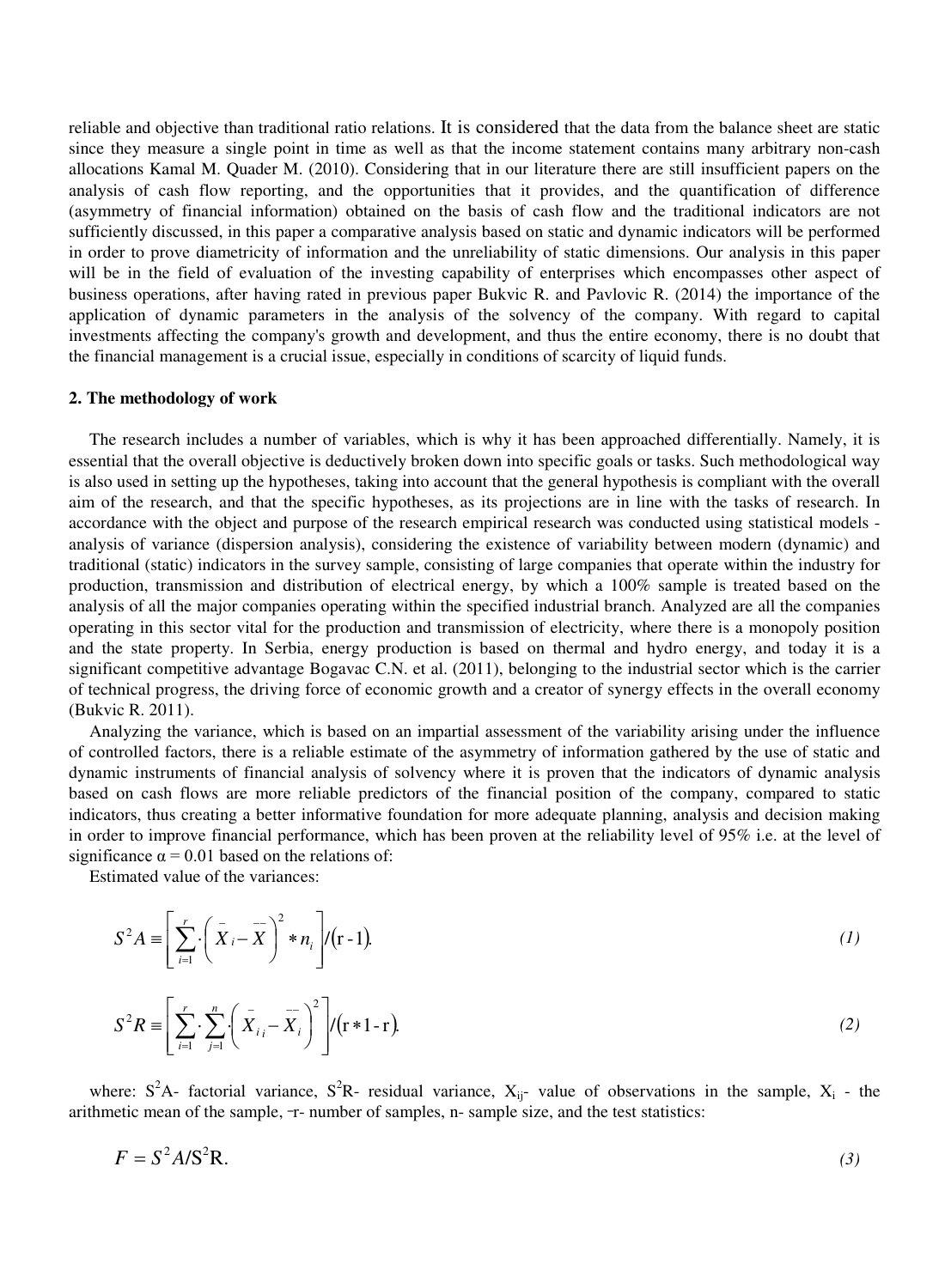### **3. Comparative analysis of the investment capability of a company based on static and dynamic indicators**

It is believed that self-financing is a very convenient way to finance investment projects because the own resources are available to the investor at any time and are the cheapest way to finance investment projects which is particularly evident in conditions where external funding sources become very expensive. The term self-financing in the broadest sense should be understood as the process of collecting and placing temporarily or permanently released funds acquired based on the depreciation and the part of income intended for accumulation or allocation for specific purposes Klobučar J. (1974). Capital investments of companies that make up the sample are presented in Table 1. The total investment in land, buildings, plant and equipment, intangible assets and investment property amounted to 21,931,996 thousand of dinars with real investments making up 99.34%, while financial investments amounted to 0.66%. Since the mentioned firms operate in the branch requiring high levels of investment in tangible assets it is necessary to examine and assess the level of the company's investment capability and implications for business performance. In order to make adequate findings, the mentioned assessment will be made in terms of static and dynamic indicators of investment capacity of enterprises.

| Company                          | Land  | Construction<br>facilities | Plant, equipment Assets in<br>and fixed assets | preparation | Intangible<br>investments | <b>Investments at</b><br>own engagement | <b>Investment</b><br>real estate | <b>Total</b> |
|----------------------------------|-------|----------------------------|------------------------------------------------|-------------|---------------------------|-----------------------------------------|----------------------------------|--------------|
| <b>Derdap</b>                    |       | 62066                      | 317627                                         | 601132      | 331                       |                                         | ٠                                | 981156       |
| Drimsko-Limske<br>HE             | 279   | 21                         | 32872                                          | 614442      | 1637                      |                                         | 3892                             | 653143       |
| <b>TENT</b>                      | 15076 | 17857                      | 166965                                         | 5840659     | 24705                     |                                         | ٠                                | 6065262      |
| TE and mines<br>Kostolac         |       | 203596 305996              | 180025                                         | 7343277     |                           |                                         | ٠                                | 8032894      |
| Panonske TE                      |       |                            | $\overline{\phantom{a}}$                       | 46643       | 6291                      | ۰                                       | ٠                                | 52934        |
| Elektrovojvodina                 | ä,    | 9246                       | 364842                                         | 642890      | 38251                     | 944468                                  |                                  | 1999697      |
| Elektrodistribucija<br><b>BG</b> |       | 24740                      | 482981                                         | 733647      | 28983                     |                                         |                                  | 1270351      |
| Elektrosrbija                    | 121   | 36411                      | 167960                                         | 1732501     | 9704                      | 119                                     | ٠                                | 1946816      |
| Jugoistok                        | 2588  | $\overline{\phantom{a}}$   | 234552                                         | 204912      | 20491                     | 164767                                  | $\overline{a}$                   | 627310       |
| Centar                           | 782   | 2636                       | 116925                                         | 314550      | 14173                     |                                         | ٠                                | 449066       |
| Total                            |       | 222442 458973              | 2064749                                        | 18074653    | 144566                    | 1109354                                 | 3892                             | 22078629     |

Table 1. Capital investments

Source: The financial statements of companies and PC EPS.

## **4. Analysis of the differences of internal investment capabilities of enterprise on the basis of static and dynamic indicators**

Also, it is believed that the greater the cash flow the company invests more. Some studies show that the current investment is positively correlated not only with the current and expected cash flows, but also with past cash flows and investments DeMarzo P.M. & Fishman M.J. (2007).

Financially strong company should be able to finance its own development. The coefficient of capital investment measures internally available capital for internal investment and for the payment of existing debts. When the coefficient of capital expenses exceeds 1, the company has sufficient funds available to meet its investment from available capital.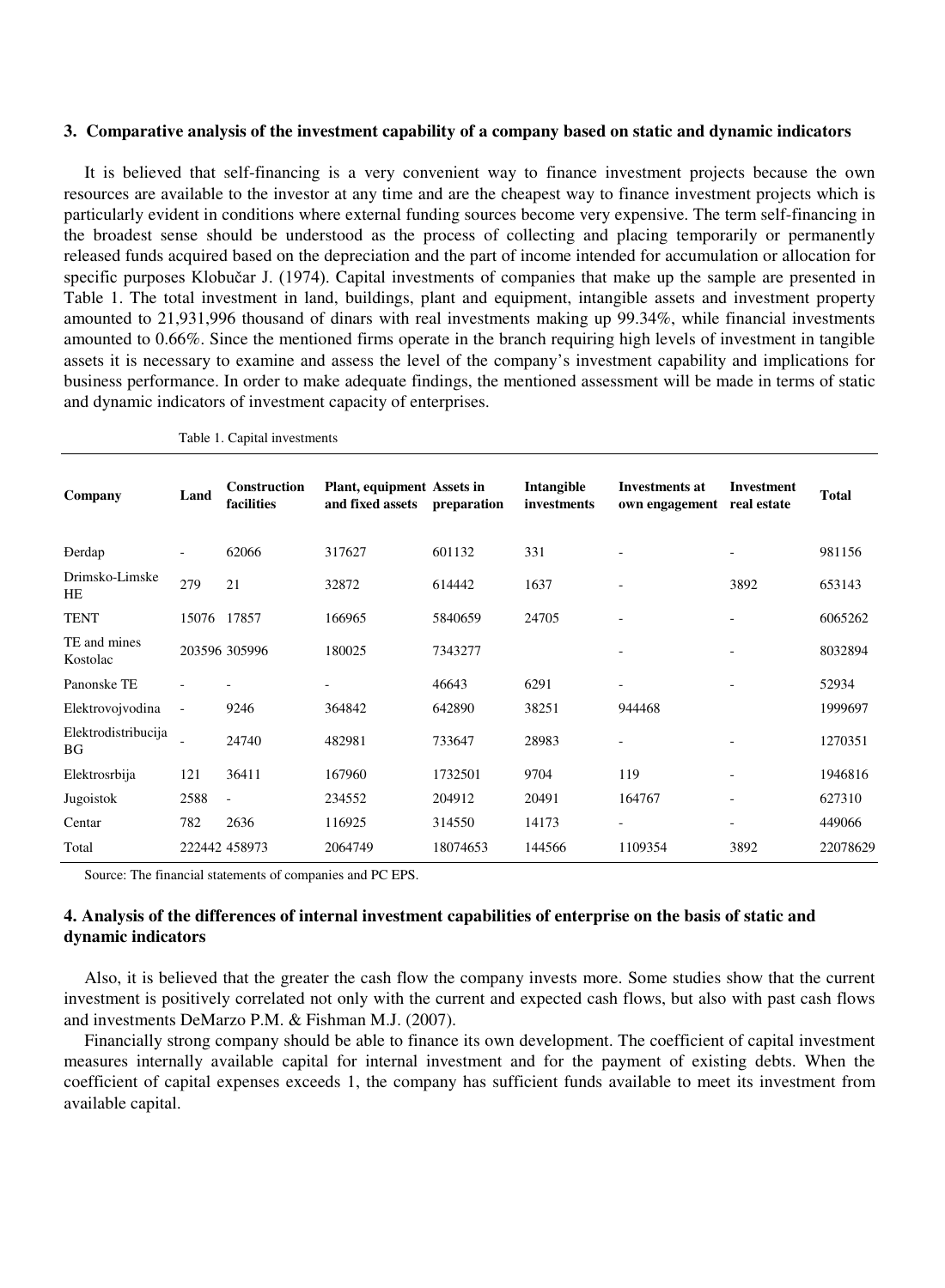| Table 2. Internal sources of financing investments |  |  |  |  |
|----------------------------------------------------|--|--|--|--|
|                                                    |  |  |  |  |

| Company                | Net result   | <b>Amortization</b> | Long-term provisions | <b>Total</b> |
|------------------------|--------------|---------------------|----------------------|--------------|
| <b>Derdap</b>          | $-332.413$   | 3.673.454           | 368.619              | 3709.66      |
| Drimsko-Limske HE      | $-656.003$   | 1.935.767           | 106.718              | 1.386.482    |
| <b>TENT</b>            | $-8.695.287$ | 14.936.872          | 828.345              | 7.069.93     |
| TE and mines Kostolac  | $-2.746.911$ | 4.336.07            | 678.332              | 2.267.491    |
| Panonske TE            | 148.453      | 210.584             | 88.119               | 447.156      |
| Elektrovojvodina       | $-689.64$    | 3.457.747           | 451.297              | 3.219.404    |
| Elektrodistribucija BG | $-1.272.786$ | 3.381.611           | 252.402              | 2.361.227    |
| Elektrosrbija          | $-2.449.969$ | 3.909.913           | 643.781              | 2.103.725    |
| Jugoistok              | $-2.324.223$ | 2.103.477           | 454.877              | 234.131      |
| Centar                 | $-1.082.245$ | 1.276.504           | 150.907              | 345.166      |
| Total                  |              | ٠                   | ۰                    | 23.144.37    |

Source: The financial statements of companies and PC EPS, and authors' calculation

The higher value of this ratio indicates that a company has surplus cash by which it can service and repay the debt Mills J.R. & Yamamura J.H. (1998) Rational investors use historical costs in forming their expectations as well as to illustrate the sensitivity of the value of the technical analysis of changes in the values of exogenous parameters Brown D. & Jennings R.H (1989).

From presented Table 3 it can be seen that in a number of companies, net cash flows from operating activities are insufficient to cover expenditure arising from capital investments. By correlating the internal sources of financing with capital investment the coverage ratio is obtained of capital investment by company's own resources (CRCI) and comparing the ratio of capital expenditure based on cash flows (RCE) the following data are obtained (Table 4).

| Company | Net cash flow from operating<br>activities | Cash expenditure for capital<br>investments |  |
|---------|--------------------------------------------|---------------------------------------------|--|
| 1.      | 516.451                                    | 935.365                                     |  |
| 2.      | $-19.764$                                  | 236.313                                     |  |
| 3.      | 5.094.412                                  | 3762.498                                    |  |
| 4.      | 563.737                                    | 2100.117                                    |  |
| 5.      | $-472.147$                                 | 43.868                                      |  |
| 6.      | 1.585.977                                  | 1228.985                                    |  |
| 7.      | 450.824                                    | 1035.29                                     |  |
| 8.      | 2.045.499                                  | 1035.699                                    |  |
| 9.      | 631.666                                    | 462.543                                     |  |
| 10.     | 167.152                                    | 145.698                                     |  |
|         |                                            |                                             |  |

Table 3. Cash flows from operating activities and expenditures for capital investments

Source: The financial statements of companies.

Having in mind data presented in the tables a significant difference can be observed in terms of the interpretation of investment capability of companies based on internal sources of financing of capital investments. Namely, static indicators point to a high level of internal sources of the company to finance investments while with the dynamic indicators the internal capability of company to cover capital expenditures is not at a satisfactory level. In that regard it is necessary to examine whether this difference varies significantly statistically depending on the application of different coefficients for calculating the capability of investment financing by own resources.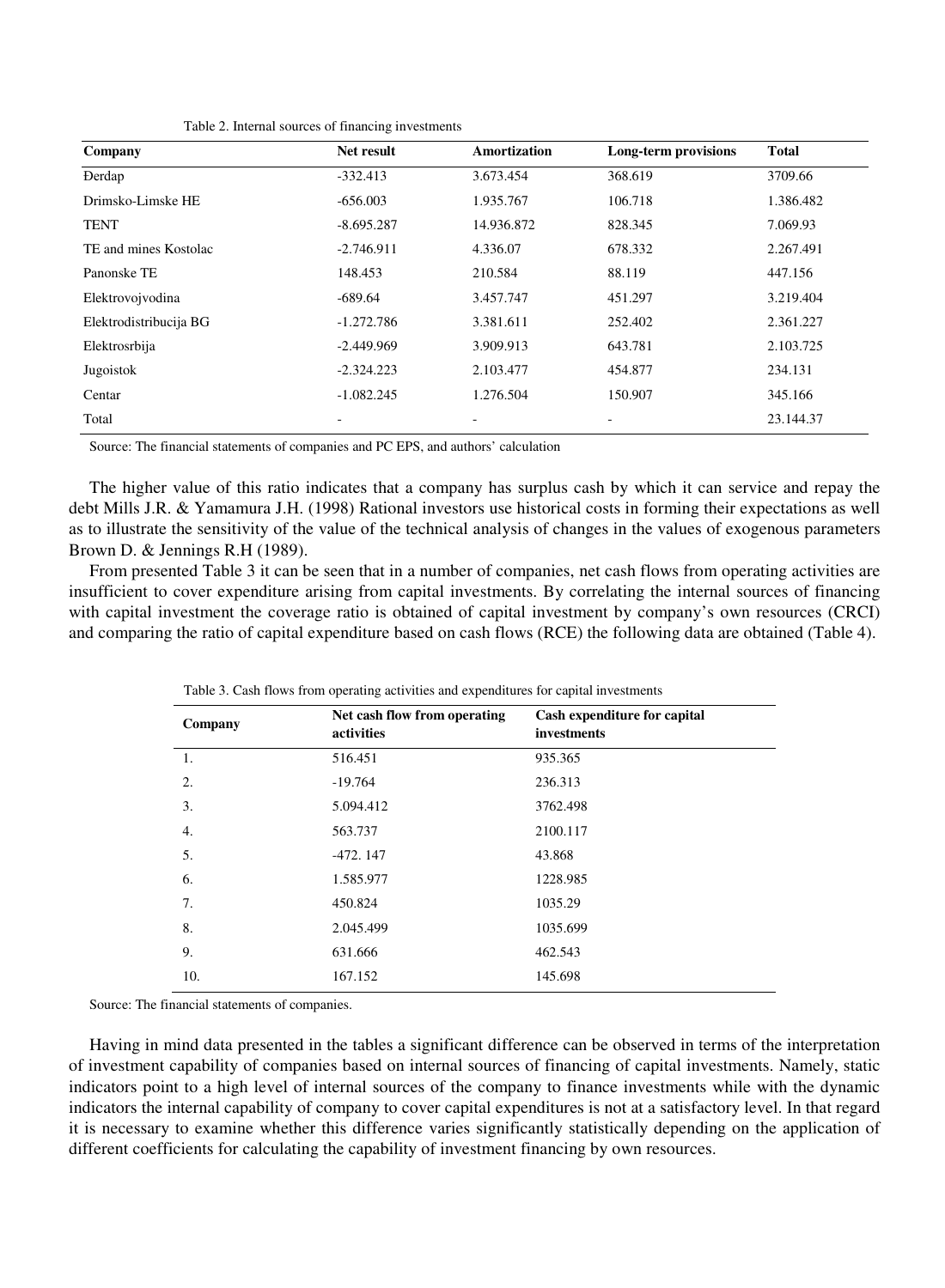$H0: X11 = X12$ , the capability of company financing investment using the internal sources measured on the basis of both criteria is equal.

H1:  $X11 \neq X12$ , the capability of company financing investment using the internal sources measured on the basis of both criteria is different.

| Company | Indicators of investment capability |                                  |  |  |  |  |
|---------|-------------------------------------|----------------------------------|--|--|--|--|
|         | Static indicator CRCI $(X_{11})$    | Dynamic indicator RCE $(X_{12})$ |  |  |  |  |
| 1.      | 3,780907                            | 0,552138                         |  |  |  |  |
| 2.      | 2,122785                            | $\mathbf{0}$                     |  |  |  |  |
| 3.      | 1,165643                            | 1,353997                         |  |  |  |  |
| 4.      | 0,282276                            | 0,268431                         |  |  |  |  |
| 5.      | 8,447425                            | $\mathbf{0}$                     |  |  |  |  |
| 6.      | 1,609946                            | 1,290477                         |  |  |  |  |
| 7.      | 1,85872                             | 0,435457                         |  |  |  |  |
| 8.      | 1,080598                            | 1,974994                         |  |  |  |  |
| 9.      | 0,37323                             | 1,365637                         |  |  |  |  |
| 10.     | 0,768631                            | 1,14725                          |  |  |  |  |

Table 4. Coefficients of investment capability of companies based on internal sources of funding

As the critical value F1,18; 0.1 = 3,007 is less than the statistic values of the test  $F = 3.5829$ , respectively F> F v1, v2; α, it follows that we do not accept the null hypothesis that the capability of investment financing using internal sources of the company measured on the basis of both criteria is equal with the risk of error of 10%. This indicates that information obtained using dynamic indicators is more reliable for assessing the investment capacity of enterprises. The reason for this is the fact that static indicators that take into account the calculating categories of the net results, depreciation and long-term provisions which, as noted above are subject to the influence of the application of accounting policies on the one hand, while on the other hand, provided that they show a real internal strength of financing investments, there is the problem of their effective use, i.e. whether internally generated funds are directed towards investment activities or the available funds are spent in the form of financial allocations for other purposes. An example of irrational spending of long-term provisions is shown in Table 5.



Fig. 1. The values of the indicators of internal of investment capabilities of enterprise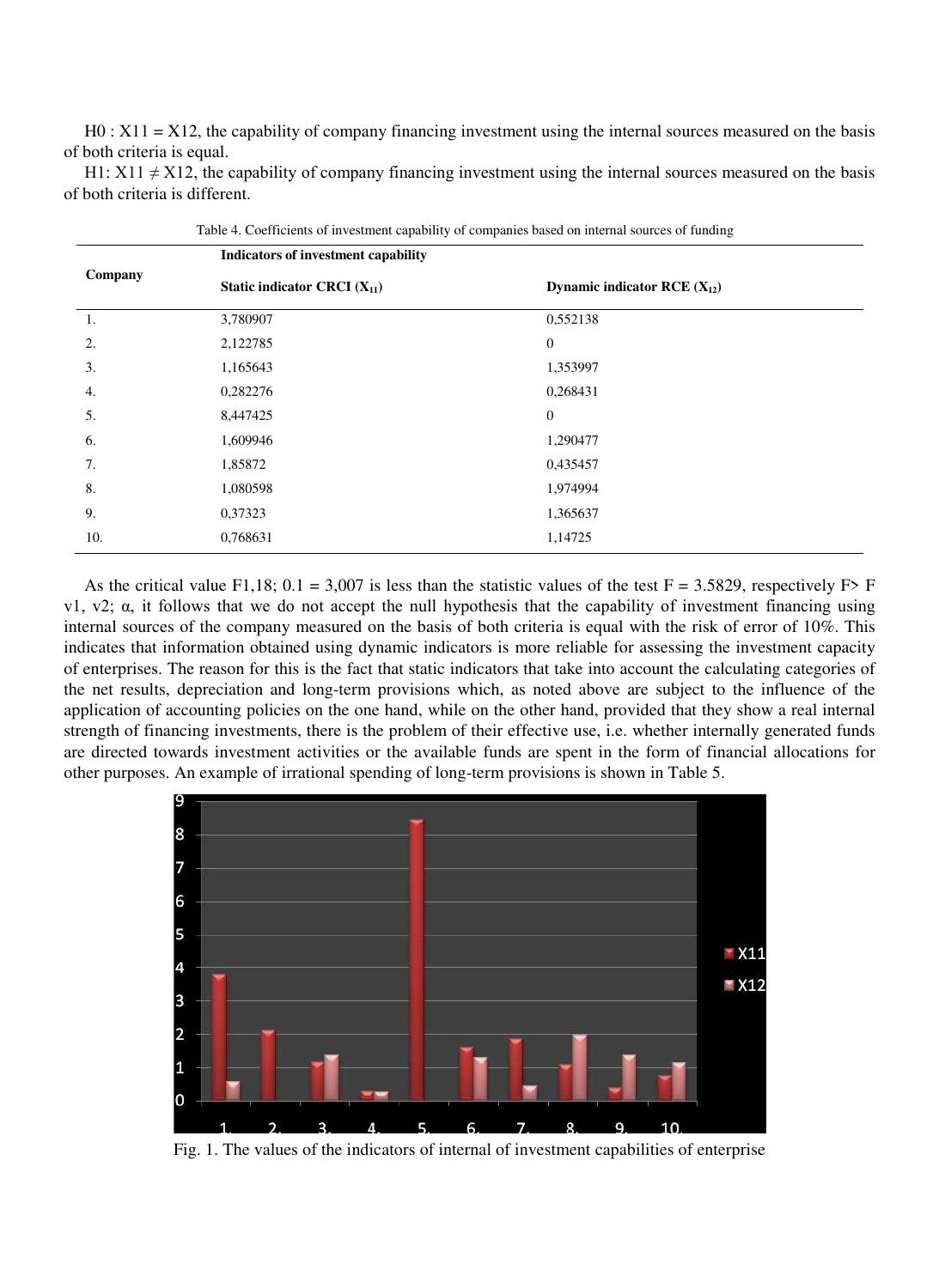The implementation of the one-way test with the area of rejection on the right side of the theoretical Snedecor F arrangement with the generally accepted rules of decision-making, it is approached to the necessary elements for the calculation of the aforementioned analysis, at the significance level  $\alpha = 0.10$  based on the relation (1), (2) and (3) the estimated values of the variance is obtained, which are:

$$
S^2 A = \left[ \sum_{i=1}^r \left( \overline{X}_i - \overline{X} \right)^2 * n_i \right] / (r - 1) = 11.4394
$$
  

$$
S^2 R = \left[ \sum_{i=1}^r \sum_{j=1}^n \left( \overline{X}_{i,j} - \overline{X}_i \right)^2 \right] / (r * 1 - r) = 3.1928
$$

By putting into ratio a greater variance ( $S^2A$ ) with lower variance ( $S^2R$ ) we obtain the value of the test statistics (relation 3):

$$
F = S^2 A/S^2 R = 11.4394 / 3.1928 = 3.5829
$$



Table 5. Structure of long-term provisions by purpose

| Company                   | For the cost of recovery of natural For employee<br>resources | benefits  | For legal disputes Total |           |
|---------------------------|---------------------------------------------------------------|-----------|--------------------------|-----------|
| PD Đerdap                 | $\Omega$                                                      | 180.705   | 187.914                  | 368.619   |
| PD Drimsko-Limske HE      | $\theta$                                                      | 83.634    | 23.084                   | 106.718   |
| PD TENT                   | $\theta$                                                      | 488.870   | 339.475                  | 828.345   |
| TE and mines Kostolac     | $\theta$                                                      | 598.573   | 79.759                   | 678.332   |
| PD Panonske TE            | $\theta$                                                      | 881.19    |                          | 88.119    |
| PD Elektrovojvodina       | $\Omega$                                                      | 366.400   | 84.897                   | 451.297   |
| PD Elektrodistribucija BG | $\Omega$                                                      | 252.402   | $\mathbf{0}$             | 252.402   |
| PD Elektrosrbija          | $\theta$                                                      | 470.362   | 173.419                  | 643.781   |
| PD Jugoistok              | $\Omega$                                                      | 302.332   | 152.554                  | 454.886   |
| PD Centar                 | $\Omega$                                                      | 147.557   | 3.350                    | 150.907   |
| Total                     | $\theta$                                                      | 2.978.954 | 1.044.452                | 4.023.406 |

Source: The financial statements of companies, and authors' calculation.

The total amount of long-term reserves of 4,023,406,000 accounted for 18% of total investments in the observed year and of which 13.5% are employee benefits and the question of justification of the high amount of employee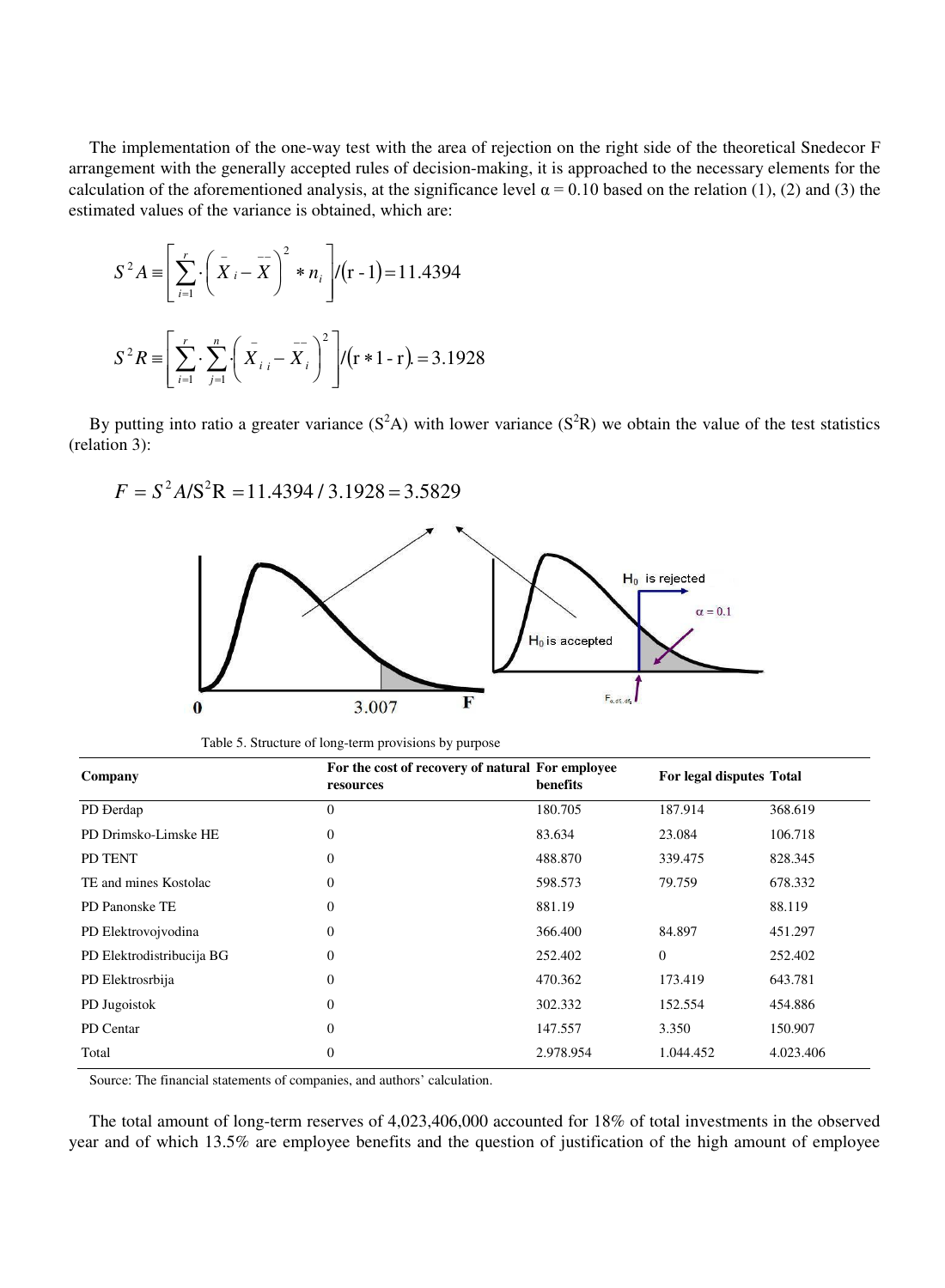benefits is set due to the fact that the analyzed companies operated with a loss. In this sense, it is necessary to examine also the relationship of expenses on the basis of provisions and total provisions.

|         |                          | Table 0. Frovision costs            |                       |                                |                                       |                       |
|---------|--------------------------|-------------------------------------|-----------------------|--------------------------------|---------------------------------------|-----------------------|
| Company | The costs of<br>benefits | % in the provisions<br>for benefits | % in total provisions | <b>Legal disputes</b><br>costs | % in provisions for<br>legal disputes | % in total provisions |
| 1.      | 180705                   | 100                                 | 49.02216              | 81836                          | 43.54971                              | 22.2007               |
| 2.      | 83634                    | 100                                 | 78.36916              | 4386                           | 19.00017                              | 4.109897              |
| 3.      | 174884                   | 35.77311                            | 21.11246              | 255781                         | 75.34605                              | 30.87856              |
| 4.      | 598573                   | 100                                 | 88.24189              | 10364                          | 12.99414                              | 1.527865              |
| 5.      | 88119                    | 100                                 | 100                   | $\mathbf{0}$                   | $\mathbf{0}$                          | $\overline{0}$        |
| 6.      | 366400                   | 100                                 | 81.18822              | 61127                          | 72.00137                              | 13.54474              |
| 7.      | 252402                   | 100                                 | 100                   | $\mathbf{0}$                   | $\Omega$                              | $\mathbf{0}$          |
| 8.      | 470362                   | 100                                 | 73.06242              | 112900                         | 65.10244                              | 17.53702              |
| 9.      | 302332                   | 100                                 | 66.46325              | 48575                          | 31.84118                              | 10.6785               |
| 10.     | 147557                   | 100                                 | 97.78009              | $\mathbf{0}$                   | $\mathbf{0}$                          | $\overline{0}$        |
| Total   | 2664968                  | 89.45986                            | 66.23662              | 574969                         | 55.04983                              | 14.2906               |

Source: The financial statements of companies, and authors' calculation.

Table 6. Provision costs

The costs of employee benefits make up 89.5% of long-term provisions for benefits and 66.2% of total long-term provisions, while expenses for legal disputes represent 55% of provisions for legal disputes and 14.2% of total longterm provisions. The high amount of long-term provisions for employee benefits raises the question of the lack of provisions for restructuring costs, considering "that many facilities have not been repaired for years, that 53% of plants that produce energy are older than 30 years and the importance and actuality of the issue is noted which is possible to be overcome by restructuring" Bogavac C.N et al. (2011). Also, in the professional and scientific literature it is considered that the benefits, as variable part of the salary, are paid to the employee for his work, and that are used award the greater effect (Stoner et al. 1997) Dašić, P. (2001) and are positively correlated with the extent of realized accounting income within certain implicit or explicit wage limit Guidry et al. (1999). Viewed in terms of accounting, education, salary, bonuses and other financial compensation represent costs for the company, which is recognized in the income statement and reduction of liquid assets on the basis of payments, which is recorded in the Statement of Cash Flows Pavlović M. & Pavlović R. (2011). Therefore, the restructuring of the company organization needs to go toward reducing the number of management levels, and consequently the number of Directors General posts, which determines that large enterprises must change their personnel policy, remuneration policy and policy of advancement Drucker P. (1995), because companies' capabilities have not developed but the attention has been turned to solutions that the state will find. Stamenkovic S. (2007).

#### **5. Summary**

Examination of the quality and importance of companies' internal sources of financing is an urgent result of considering the relevant business conditions in the Republic of Serbia, which is characterized by turbulence of environment, dynamics of change, discontinuity of economic and business activity, unfavorable macroeconomic environment and illiquidity of the economy with far-reaching implications on the business and market valuation of business entities a particularly high risk and uncertainty and unfavorable external financing conditions. The investment capability of companies measured using static (coverage ratio of companies' own sources capital investment CRCI) and dynamic indicators (ratio of capital expenditure based on cash flows RCE) differs and is not the result of chance but is of systematic character. The analysis based on two groups of indicators, based on the dispersion analysis, showed that we should not accept the null hypothesis that the capability of investment financing using internal sources of companies measured on the basis of both criteria is equal (at the risk of error of  $10\%$ ).